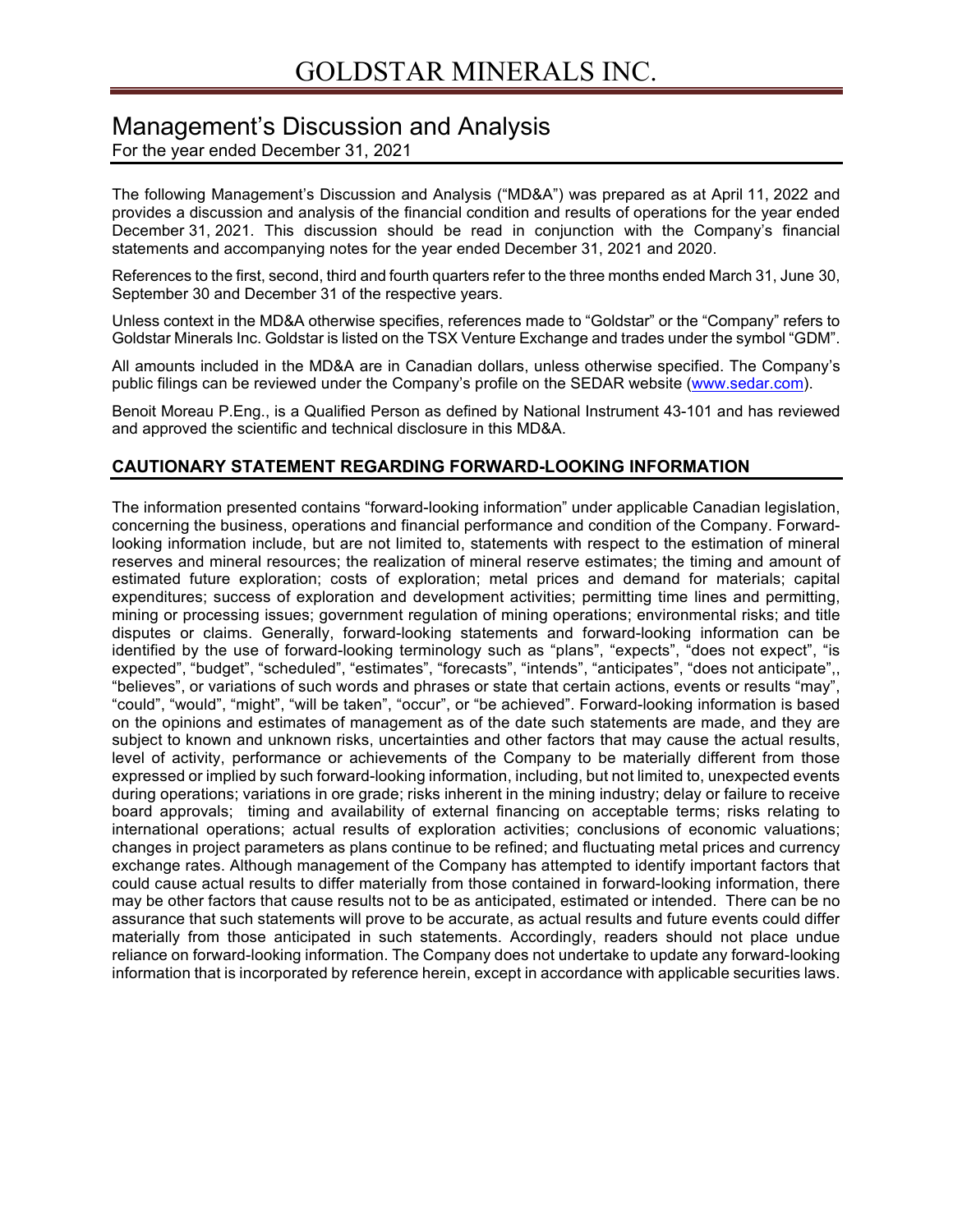Investors are advised that National Instrument 43-101 of the Canadian Securities Administrators requires that each category of mineral reserves and mineral resources be reported separately. Mineral resources that are not mineral reserves have not demonstrated economic viability.

# **THE COMPANY**

Goldstar Minerals Inc. is a public Canadian natural resource exploration and development company. The Company is focused on developing deposits that contain gold and technology metals in leading mining jurisdictions in Canada. The Company holds five mining properties, these being the Anctil Property, Nemenjiche Property, Fortune Property, and Panache North Property located in the Province of Québec, and the Prince Property located in the province of Newfoundland.

#### **OVERVIEW AND OUTLOOK**

An outbreak of a new strain of coronavirus (COVID-19) resulted in a major global health crisis which continues to have impacts on the global economy and the financial markets at the date of completion of the financial statements.

These events are likely to cause significant changes to the assets or liabilities in the coming year or to have a significant impact on future operations. Following these events, the Company has taken and will continue to take action to minimize the impact. However, it is impossible to determine the financial implications of these events for the moment.

In June 2021, the Company completed a non-brokered private placement financing. The Company issued a total of 4,000,000 flow-through shares at a price of \$0.18 per share for aggregate gross proceeds of \$720,000. At closing, the Company issued to finders 146,176 common shares in payment of finders' fees at \$0.135 per share for a total value of \$19,734.

In July 2021, the Goldstar completed its maiden diamond drilling program on the Anctil property. The Company drilled 13 holes totaling 2,703 metres. Assay results for the first six holes have been received. The best results obtained in these first six holes were 7.10 g/t Au over 1.0 metre and 3.86 g/t Au over 1.0 metre in DDH AN-21-05. Assays from the remaining seven holes will be reported once they are received and compiled. Among these remaining holes, three intersected the felsic intrusion.

The drilling program was designed to follow up on historical evidence for the presence of high-grade gold identified in a 1987 drill program carried out by a previous operator. A prospecting campaign carried out by Goldstar in the fall of 2020 outlined a large area of anomalous gold values and identified a tonalite intrusion in proximity to the historical gold intercept. Goldstar also conducted an airborne VTEM survey in 2020, which identified a newly interpreted NE-SW structure enhancing the potential suggested by the historical evidence. This structure provides a target of kilometric extent and motivated a different orientation for the drill holes in this program.

In July 2021, the Company entered into a Purchase and Sale Agreement with Benoit Moreau for the acquisition of 100% interest in 40 claims, totaling 2,232 hectares (22.32 km2) contiguous to the Anctil property. In consideration for these claims, the Company issued 400,000 common shares at a price of \$0.12 per share.

In September 2021, the Company began a detailed prospecting and geological survey on its Anctil property that was completed at the end of October 2021. The objective of the program was to follow up on some of the structural and geological information gathered from the recently completed drill program. A 3 km<sup>2</sup> area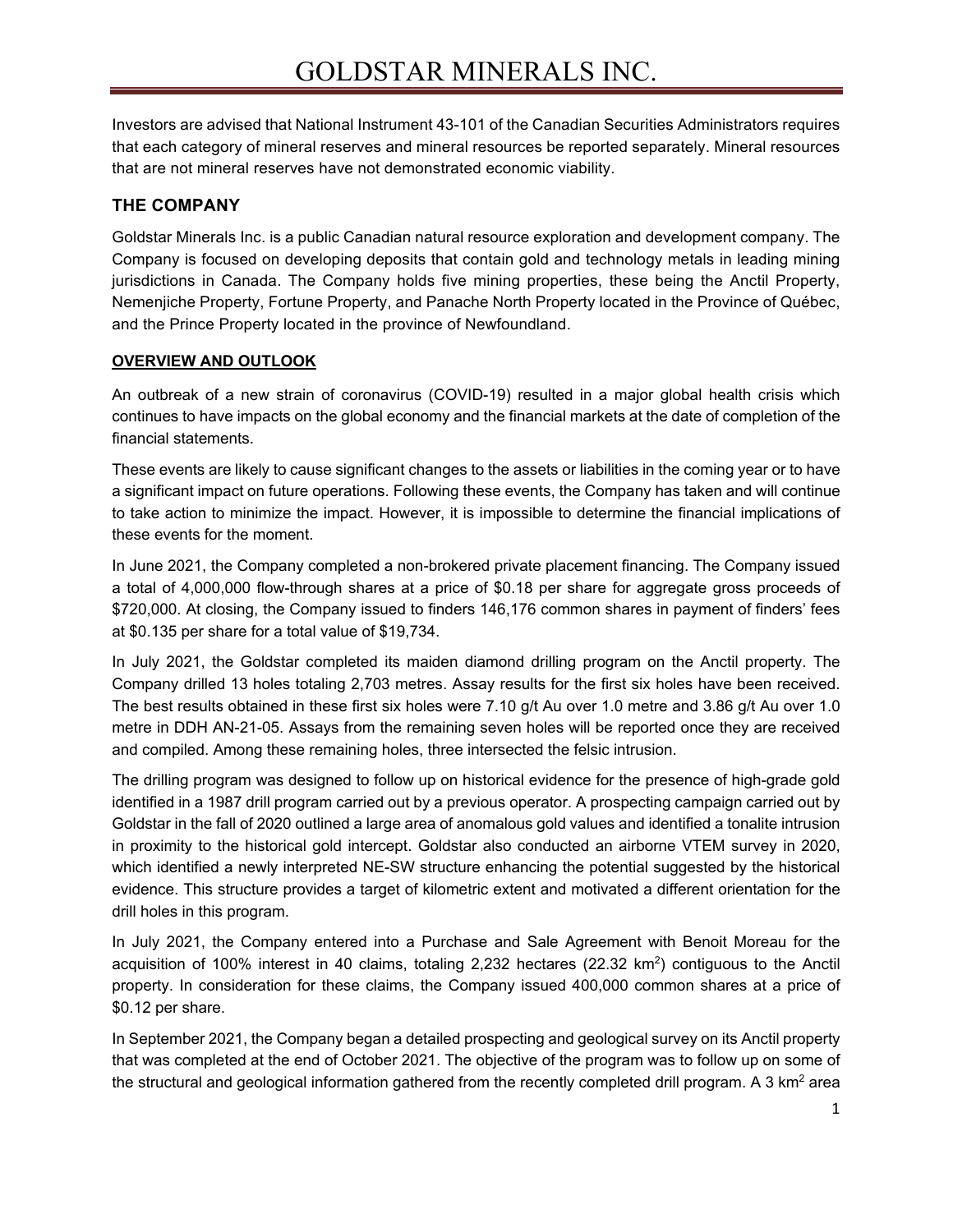was investigated and 51 grab and rock saw samples from outcrops were collected and sent to the laboratory.

#### *ANCTIL AND NEMENJICHE OPTION AGREEMENT:*

On December 10, 2019, the Company entered into a Mineral Option and Purchase Agreement ("Option Agreement") with Les Ressources Tectonic Inc. (the "Owner") with respect to the Anctil and Nemenjiche Properties (the "Optioned Properties"). The Option Agreement, as amended, provides for the acquisition of an undivided interest of 100% in the Optioned Properties by paying the Owner in the aggregate an amount of \$570,000 in cash payments and by incurring in the aggregate an amount of \$2,200,000 in exploration expenditures over a three-year period, according to the following schedule. To date, the Owner has received cash payments of \$270,000 and the Company has incurred its minimum commitment of \$1,000,000 of exploration expenditures. As at December 31, 2021, the Company has incurred \$853,686 of exploration expenditures towards its current \$700,000 exploration commitment, including \$132,746 incurred last year which was in excess of last year's exploration commitment of \$300,000.

| Date              | Cash Payments | Exploration expenditures to be incurred |
|-------------------|---------------|-----------------------------------------|
| February 15, 2020 | \$50,000      |                                         |
| December 10, 2020 | \$100,000     | \$300,000                               |
| December 10, 2021 | \$120,000     | \$700,000                               |
| April 10, 2023    | \$300,000     | \$1,200,000                             |
| Total             | \$570,000     | \$2,200,000                             |

Upon exercise of the Option, Goldstar shall grant to the Owner a net smelter return royalty ("NSR") of 2% from production derived from the Properties of which royalty 100% can be purchased back by Goldstar for cancelation at any time by paying to the Owner the amount of \$5,000,000. Until the Option Agreement is exercised or terminated, Goldstar shall solely fund any exploration expenditures on the Properties.

# *ANCTIL PROPERTY:*

In June 2021, the Company acquired, through staking, an additional 8 claims on its Anctil property covering an area of approximately 447 hectares  $(4.47 \text{ km}^2)$  for \$536. These claims are 100% owned by the Company. As per the Option Agreement, since these claims were staked within 5 km of the optioned property, these claims are subject to the agreement.

In July 2021, the Company entered into a Purchase and Sale Agreement with Benoit Moreau for the acquisition of 100% interest in 40 claims, totaling 2,232 hectares (22.32  $km^2$ ) contiguous to the Anctil property. In consideration for these claims, the Company issued 400,000 common shares at a price of \$0.12 per share. As per the Option Agreement, since these claims are within 5 km of the optioned property, these claims are subject to the agreement.

The Anctil property consists of a total of 114 claims, covering an area of 6,363 hectares (63.63 km<sup>2</sup>). It is located approximately 45 km southwest of the town of Chapais in Québec. The property comprises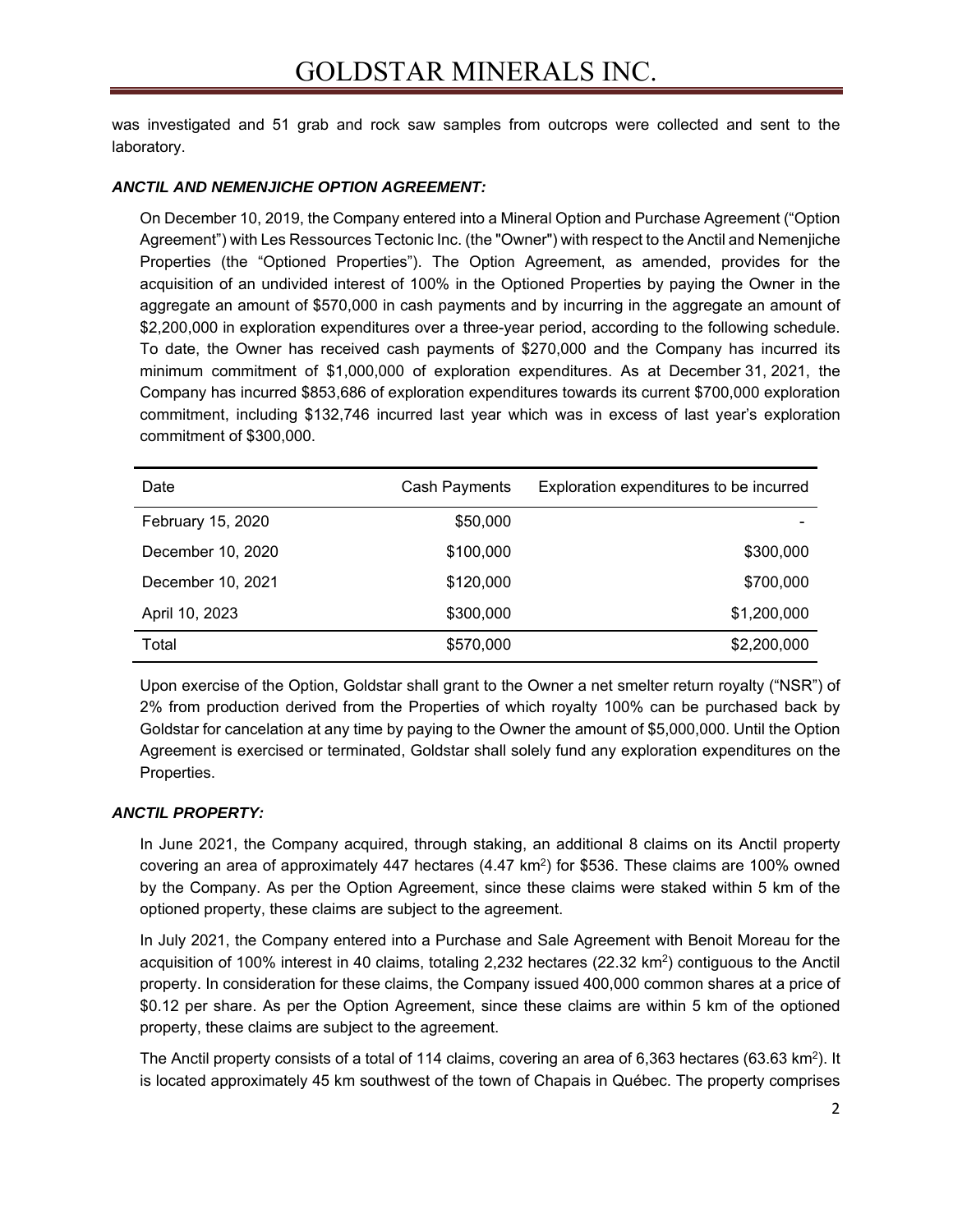a 100% interest in 83 claims covering an area of approximately 4,632 hectares (46.32 km<sup>2</sup>), and an option on 31 claims covering an area of approximately 1,731 hectares  $(17.31 \text{ km}^2)$  pursuant to the Option Agreement described above. As per the Option Agreement, since the 83 claims are within 5 km of the optioned property, these claims are subject to the agreement.

As discussed under the "Overview and Outlook" section, Goldstar completed its first phase diamond drilling program in July 2021. The drilling program was designed to follow up on historical evidence for the presence of both disseminated and high-grade gold identified in a 1987 drill program carried out by a previous operator. A prospecting campaign carried out by Goldstar in the fall of 2020 outlined a large area of anomalous gold values and identified a tonalite intrusion in proximity to the historical gold intercept. Goldstar also conducted an airborne VTEM survey in 2020, which identified a newly interpreted NE-SW structure confirming the potential suggested by the historical evidence. This structure provides a target of kilometric extent and suggested a different orientation for the drill holes in the current program.

The Company drilled 13 holes totaling 2,703 metres. Assay results for the first six holes have been received. The best results obtained in these first six holes were 7.10 g/t Au over 1.0 metre and 3.86 g/t Au over 1.0 metre in DDH AN-21-05. Results from these six holes are detailed below:

| Hole     | Azimuth     | Plunge      | From     | To       | Interval* | Gold (Au)                 | Remarks                                |
|----------|-------------|-------------|----------|----------|-----------|---------------------------|----------------------------------------|
| number   |             |             | (metres) | (metres) | (metres)  | (g/t)                     |                                        |
| AN-21-01 | $310^\circ$ | $-45^\circ$ |          |          |           | No significant            |                                        |
|          |             |             |          |          |           | results                   |                                        |
| AN-21-02 | $310^\circ$ | $-45^\circ$ |          |          |           | No significant<br>results | Shear zone                             |
| AN-21-05 | $130^\circ$ | $-45^\circ$ | 78.8     | 79.8     | 1.0       | 7.10                      | Spatially related<br>to tonalite dykes |
|          |             |             | 104.1    | 105.1    | 1.0       | 3.86                      | Spatially related<br>to tonalite dykes |
| AN-21-06 | $310^\circ$ | $-45^\circ$ | 48.1     | 50.6     | 2.5       | 0.39                      | Spatially related<br>to a tonalite     |
|          |             |             |          |          |           |                           | intrusion                              |
|          |             |             | 76.5     | 78.8     | 1.5       | 0.29                      | Contact zone -                         |
|          |             |             |          |          |           |                           | tonalite intrusion                     |
|          |             |             | 128.8    | 130.7    | 1.9       | 0.36                      | Spatially related<br>to tonalite dykes |
|          |             |             | 181.9    | 184.1    | 2.2       | 0.72                      | Spatially related<br>to tonalite dykes |
| AN-21-09 | $310^\circ$ | $-45^\circ$ |          |          |           | No significant            |                                        |
|          |             |             |          |          |           | results                   |                                        |
| AN-21-10 | $180^\circ$ | $-45^\circ$ |          |          |           | No significant<br>results | Shear zone                             |

*\* Reported drill intersections are not true widths. Currently there is insufficient information with respect to the mineralization to evaluate true orientations. This mineralization is not necessarily representative of the mineralization hosted on the property.*

Gold assays were performed at AGAT Laboratories located in Mississauga, Ontario using fire assay and an AAS finish on 50 g charge samples. Standards and blanks were inserted every 25 samples.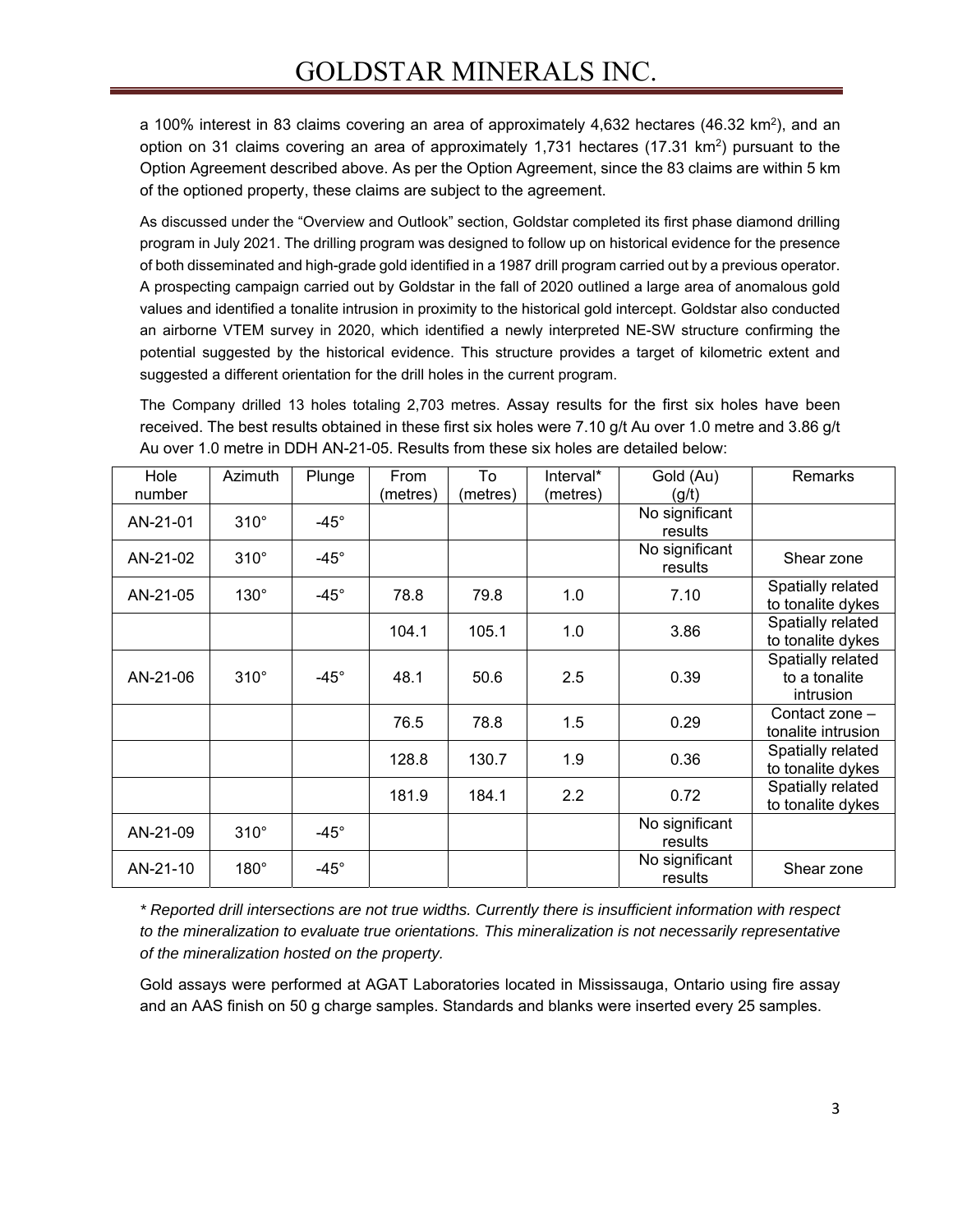# GOLDSTAR MINERALS INC.

#### Drilling in the vicinity of historical hole LA-87-6

Drilling conducted in 1987 by Argentex Resource Exploration Corp. returned values of up to 3.5 g/t Au over 0.9 m between 101.6 m and 102.5 m and up to 36.1 g/t Au over 0.9 m from 127.9 m to 128.8 m in drill hole LA-87-6, hosted by mafic and felsic volcanic rocks: these 2 intervals being less than 25 metres away from the contact with the altered tonalite. The Company cautions that these gold values are historical in nature and, thus, not NI 43-101 compliant. In addition, these values may not be representative of the mineralization that may be present on the property.

Hole AN-21-05 was collared near that historical hole location and drilled towards the southeast with the objectives of intersecting the intrusion as well as the presumed northeast-southwest structural corridor. In addition, structural data using core orienting techniques were taken.

The altered tonalite was not intersected and only volcanic rocks were identified. Several centimetric to pluricentimetric felsic dykes and quartz veins were observed with an increase of hematite veinlets in the upper portion of the hole. There are 1% sulfides on average, and up to 10% locally, from 6 m to 154 m. After 154 metres to the end of hole, sulfides decrease to below 0.5%.

Best results of 7.10 g/t Au over 1.0 metre and 3.86 g/t Au over 1.0 metre are related to tonalite dykes.

Holes AN-21-03, AN-21-04 and AN-21-12 also drilled near the LA-87-6 location still have assays pending. Hole AN-21-12 intercepted the tonalite intrusion to the west.

#### Assay results confirm the felsic intrusion is gold bearing

Of the six holes reported, only hole AN-21-06 intersected the felsic intrusion between 78.0 m and 130.7 m. Within that interval, results showed that 28 gold assays, representing nearly half (45%) of the samples, yielded values over 0.10 g/t Au and up to 0.52 g/t Au.

Sulfides are usually less than 0.5% and locally up to 2% when hematite and quartz veinlets are present. Mineralization occurs at or near geological contacts between felsic dykes or the intrusion and the host mafic volcanics.

The upper contact zone between the enclosing mafic volcanics and the tonalite is sharp with a 1.5 m wide zone containing 2-3% sulfides while the lower contact zone is also sharp, wider at 9.6 m with an overall sulfide content of 1%. It comprises several pluricentimetric to metric size tonalite dykes that are essentially perpendicular to the drilling direction, suggesting that these dykes may be parallel to the presumed structural corridor.

Above the upper contact zone, between 22.8 m and 76.5 m, mafic volcanics are moderately to strongly amphibolitized and crosscut by several pluricentimetric tonalite dykes. Some mafic volcanics intervals are strongly deformed, fractured and injected with numerous carbonate veinlets, and generally with 0.5% sulfides (locally up to 5%).

Below the lower contact zone of the tonalite, from 140.3 m to the end of hole at 219.0 m, the mafic volcanics are amphibolitized, foliated and deformed with an increase of the veining density and the number of felsic dykes, usually of metric size. Sulfide content is 0.5% and, locally up to 10%. Within hole AN-21-06, the best values within the volcanics returned were 2.2 m at 0.72 g/t Au between 181.9 m and 184.1 m.

The size of the intrusion and related associated felsic dykes, its direction and shape are unknown at the moment.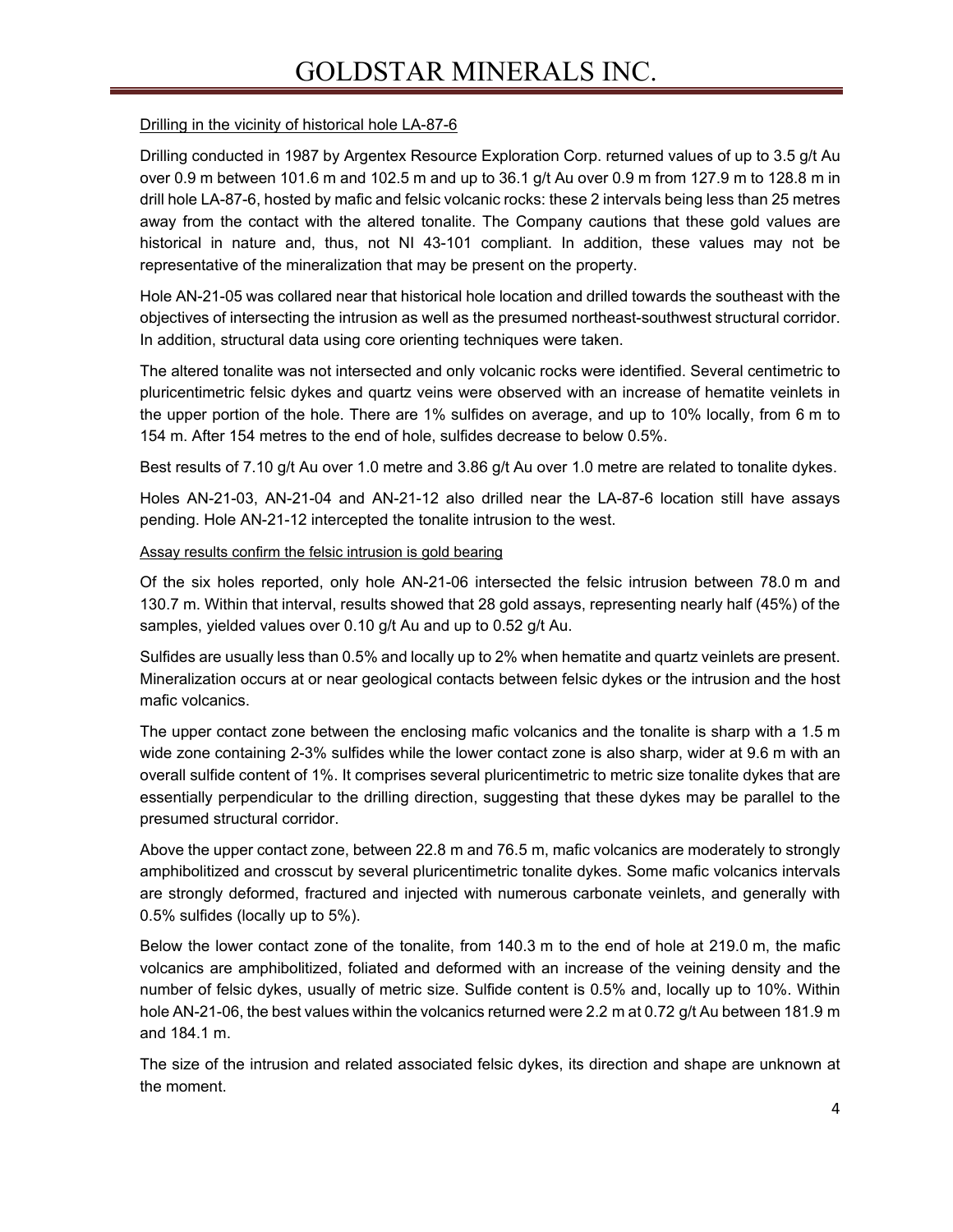#### Shear zone / Structural corridor is identified

Drill hole AN-21-02, targeting the interpreted structural corridor intersected wide intervals of sheared rocks. A first interval, from 6.5 m to 103.0 m, consisted of moderately to strongly deformed mafic volcanics. Within this first interval, a few centimetres wide and weakly mineralized (trace to 0.5% sulfides) tonalite dykes were also encountered. The overall sulfide content is below 0.5%.

A second interval of sheared mafic volcanics, between 135.2 m and 213.0 m (end of hole) was intersected becoming a mylonite from 157.4 m to the end of hole. The sulfides content remains at 0.5%. No felsic dyke was intersected.

The westernmost extension of that shear zone is roughly and only 100 to 150 metres east of the tonalite intrusion intersected in hole AN-21-06. The relationship between the intrusion and this shear zone is not understood. A total of 52 samples from hole AN-21-02 were sent for assays and no significant result was returned.

#### Drilling South and Southwest from the tonalite intrusion

Hole AN-21-09, was collared south of AN-21-06 to intersect the tonalite intrusion. Unfortunately, except for rare centimetric felsic dykes, the intrusion was not observed in the drill core. No significant gold values were returned.

Hole AN-21-10 was drilled to the south to test the northern edge of a shear zone that was observed during the 2020 field season as well as to detect the presence of potential felsic dykes and/or an intrusion. Sheared mafic volcanics were intersected and no felsic dykes or intrusion were encountered. No significant gold values were returned.

As discussed under the "Overview and Outlook" section, an additional prospecting and sampling program that began in September 2021 was completed at the end of October 2021, covering an area of approximately 3 km2 . A total of 51 grab and rock saw samples from outcrops were collected and sent to AGAT laboratories for gold assays. Roughly 6 claims were investigated immediately West and East of the 2021 drill program area.

In the fall of 2020, the Company completed a detailed prospecting and sampling program over the Anctil property. The prospecting campaign covered a target area of approximately 5 square kilometres. Detailed sampling was conducted systematically. This field work confirmed the presence of several structures including northeast trending faults and mostly east-west shear zones. Sulfide mineralization was found associated with some of the structures. Prospecting efforts have resulted in 144 samples being collected and sent for gold assay. Assay results from fifteen (15) outcrop samples returned anomalous values up to 128 ppb Au (0.13 g/t Au). Analyses were performed by AGAT Laboratories on 50 g charge sample using Fire Assay with an AAS finish

Most of these anomalous samples were gathered several hundred meters south of an altered tonalite intrusion intersected by historical drilling. The prospecting campaign outlined a new target area of approximately 1 kilometer long by 0.8 kilometer wide south of Anctil Lake. This target area, where almost no drilling was performed in the past, is open both to the west and the east, and additional prospecting would be needed to confirm its extent.

Historical drilling done in 1987 by Argentex Resource Exploration Corp., returned in hole LA-87-6 values of up to 3.5 g/t Au over 0.9 m between 101.6 and 102.5 m and up to 36.1 g/t Au over 0.9 m from 127.9 to 128.8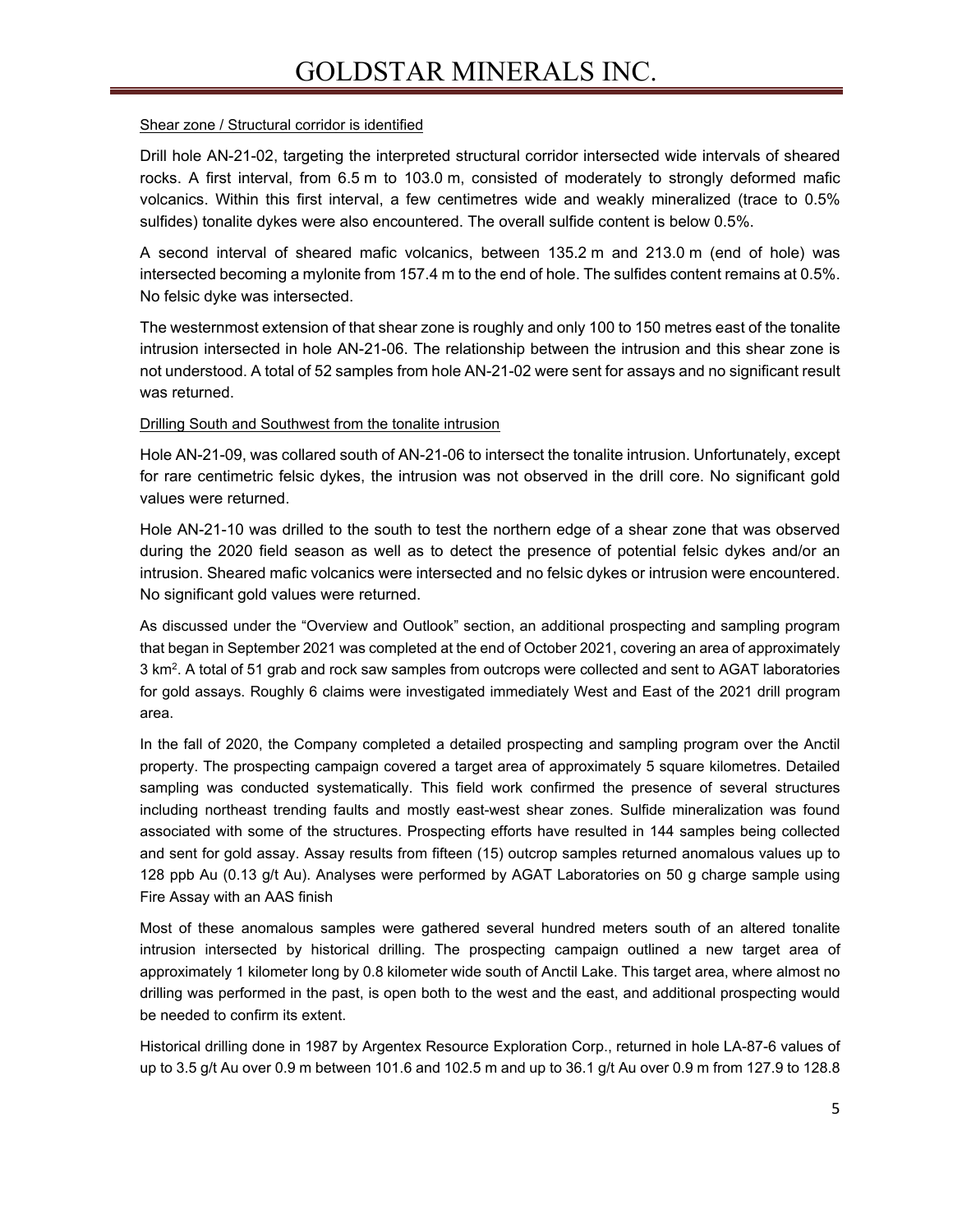m in the surrounding host rocks consisting of mafic and felsic volcanic rocks, less than 25 meters away from the altered tonalite and host rocks contact. Hole LA-87-6 is reported to have a total length of 134 m and is believed to have tested the northern edge of the new target area that extends a few hundred meters to the south.

The Company cautions that these gold values are historical in nature and, thus, not NI 43-101 compliant. In addition, these values may not be representative of the mineralization that may be present on the property.

The Company completed a detailed airborne geophysics survey consisting of 517 line kilometres. The survey was a helicopter borne VTEM and included horizontal magnetic gradiometer. VTEM is a very useful and high-accuracy technology for mapping lateral and vertical variations in resistivity. Potential shear-hosted gold targets that are structurally controlled and marked by magnetic lows can be successfully identified by the horizontal magnetic gradiometer.

#### *NEMENJICHE PROPERTY:*

The Nemenjiche property consists of a total of 72 claims, covering an area of 4,030 hectares (40.30 km<sup>2</sup>). It is located approximately 60 km south of the town of Chibougamau in Québec. The property comprises a 100% interest in 30 claims covering an area of approximately 1,679 hectares (16.79 km<sup>2</sup>) which were acquired by staking, and an option on 42 claims covering an area of approximately 2,351 hectares ( $23.51 \text{ km}^2$ ) pursuant to the Option Agreement described above. As per the Option Agreement, since the staked claims were staked within 5 km of the optioned property, these claims are subject to the agreement.

In the fall of 2020, the Company completed an initial prospecting and sampling program on the Nemenjiche property, covering an area of approximately 6 square kilometres, allowing for systematic sampling and mapping of outcrops. Several structures containing sulfide mineralization were discovered. Prospecting efforts resulted in 130 samples which were sent for assay. The assays revealed few surface gold anomalies.

The Company also completed a detailed airborne geophysical survey with 578 line kilometres flown. The survey was helicopter borne VTEM and included horizontal magnetic gradiometer. VTEM is a very useful and high-accuracy technology for mapping lateral and vertical variations in resistivity. Potential shear-hosted gold targets that are structurally controlled and marked by magnetic lows can be successfully identified by the horizontal magnetic gradiometer.

Additional prospecting is warranted in the northern and southern parts of the property as well as for some discrete magnetic anomalies outlined in the recent airborne survey, representing one month of field work.

#### *FORTUNE PROPERTY:*

The Fortune property comprises a 100% interest in a total of 101 claims covering approximately 5,714 hectares (57.14 km<sup>2</sup>). The Fortune property is located in the Gaspé Peninsula of Québec, with direct access to most of the property by Highway 132 and a network of maintained roads. The Company recently acquired this property and is identifying the next necessary steps to be taken.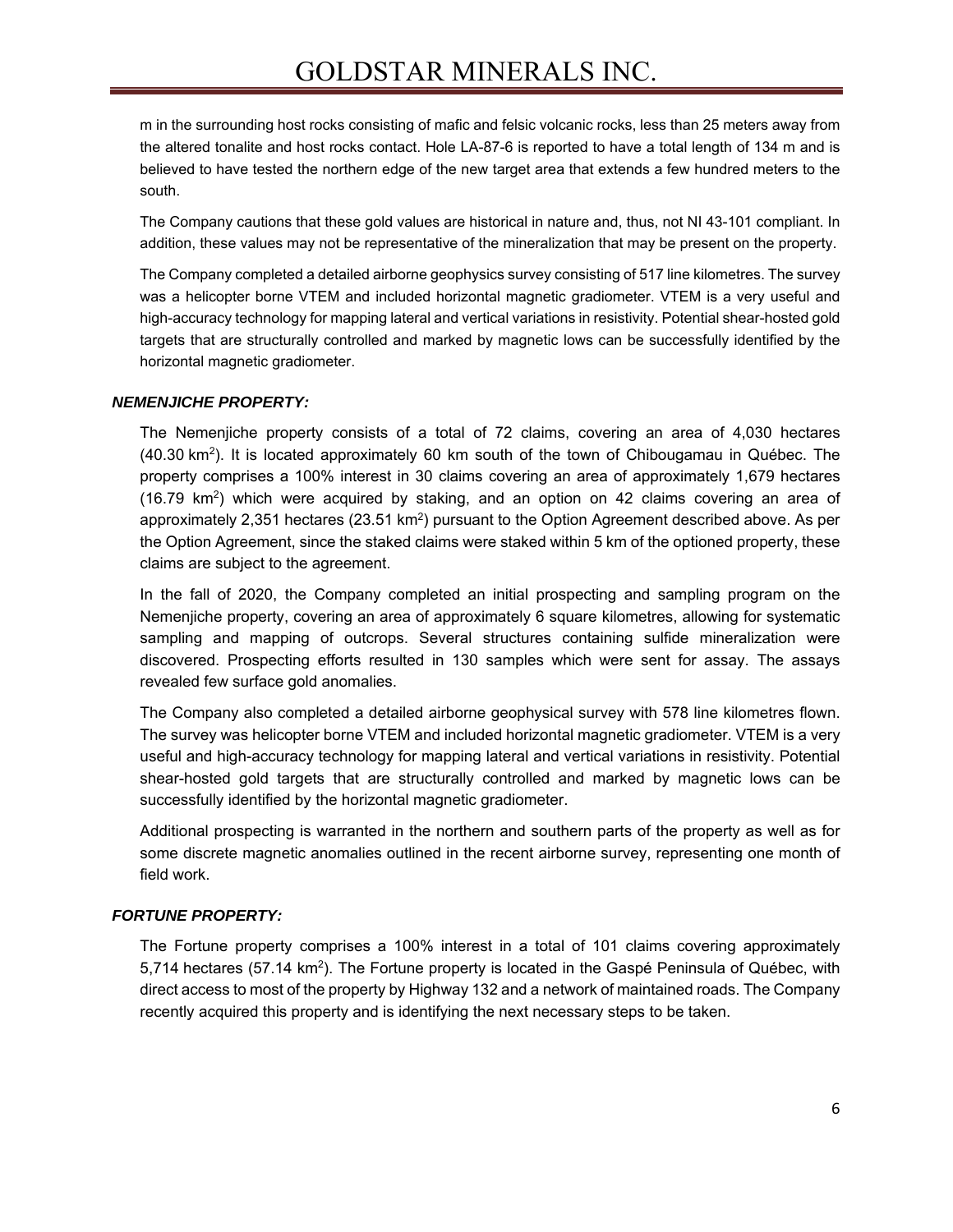#### *PANACHE NORTH PROPERTY:*

The Panache North property comprises a 100% interest in a total of 4 claims covering approximately 225 hectares (2.25 km<sup>2</sup>). The Panache North property is located in the Windfall Lake (Urban Barry) area of Québec. The Company recently acquired this property and is identifying the next necessary steps to be taken.

### *PRINCE PROPERTY:*

The Prince property comprises a 100% interest in a total of 2 licenses covering approximately 125 hectares (1.25 km<sup>2</sup>). The Prince property is located in Newfoundland. The Company recently acquired this property and is identifying the next necessary steps to be taken.

#### **SUMMARIZED FINANCIAL RESULTS**

#### SELECTED ANNUAL INFORMATION

|                                  | 2021      | 2020        | 2019      |
|----------------------------------|-----------|-------------|-----------|
| Net loss                         | (244,026) | (2,887,851) | (419,097) |
| Basic and diluted loss per share | (0.01)    | (0.20)      | (0.04)    |
| Cash and cash equivalents        | 61,702    | 296,039     | 75,251    |
| Total assets                     | 1,654,599 | 995.919     | 2,798,685 |
| Current financial liabilities    | 380,450   | 177.141     | 892,672   |

#### SUMMARY OF QUARTERLY RESULTS

|                    | Net Income (Loss) | Basic and diluted<br>earnings (loss) per share |
|--------------------|-------------------|------------------------------------------------|
| December 31, 2021  | (49, 520)         | (0.01)                                         |
| September 30, 2021 | 25,662            | 0.01                                           |
| June 30, 2021      | (28, 956)         | (0.01)                                         |
| March 31, 2021     | (191, 212)        | (0.01)                                         |
| December 31, 2020  | (2,972,262)       | (0.13)                                         |
| September 30, 2020 | 207,897           | 0.01                                           |
| June 30, 2020      | (33, 444)         | (0.01)                                         |
| March 31, 2020     | (90, 042)         | (0.01)                                         |
|                    |                   |                                                |

#### **LIQUIDITY AND CAPITAL RESOURCES**

The Company finances its operations mainly through the sale of its shares.

As at December 31, 2021, the Company had cash and cash equivalents of \$61,702 compared to \$296,039 as at December 31, 2020. There was a working capital deficiency as at December 31, 2021 of (\$295,105) compared to a surplus of \$156,789 at December 31, 2020.

On June 17, 2021, the Company completed a non-brokered private placement financing. The Company issued a total of 4,000,000 flow-through shares at a price of \$0.18 per share for aggregate gross proceeds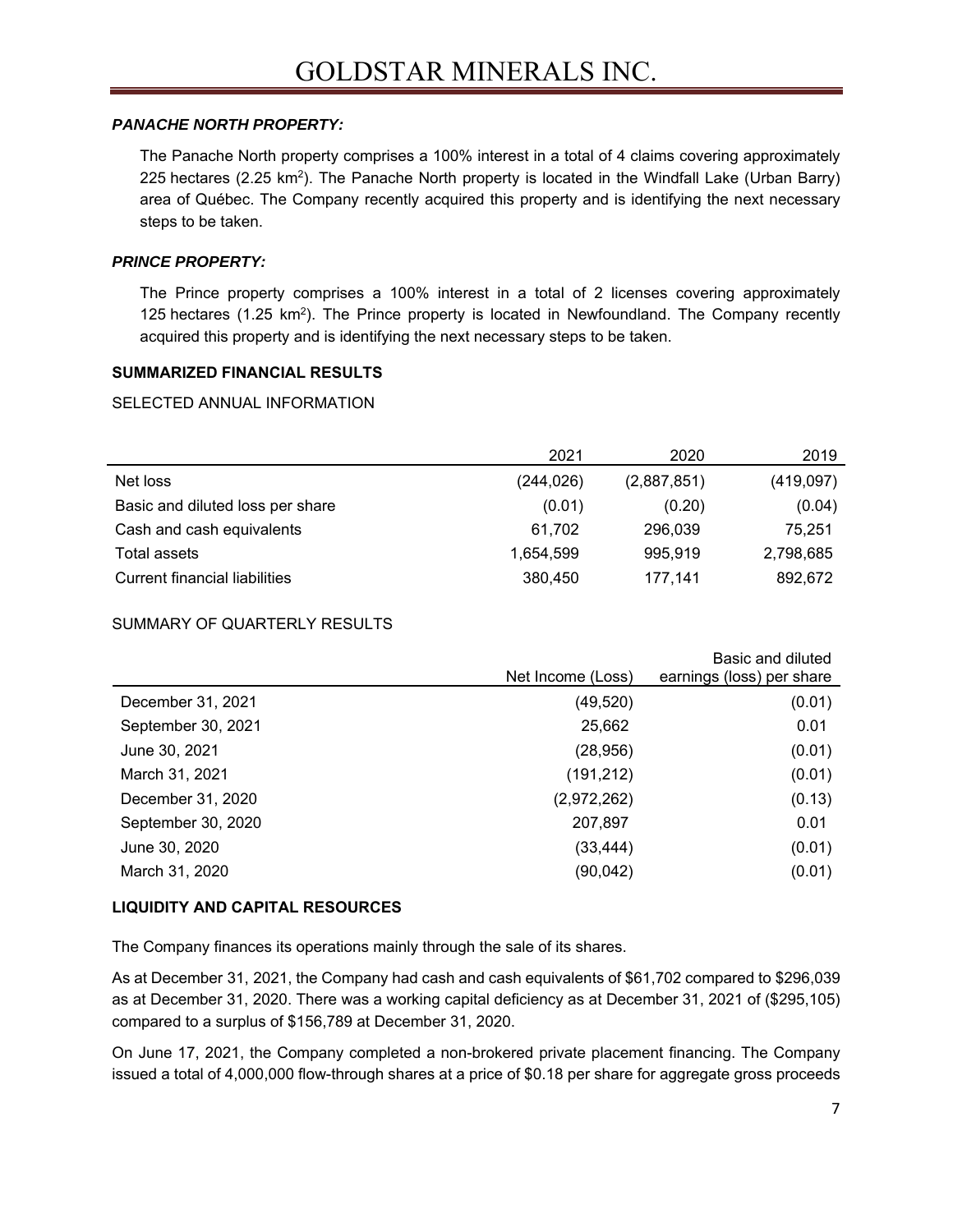of \$720,000. At closing, the Company issued to finders 146,176 common shares in payment of finders' fees. The Company accounted for these compensation shares at \$0.135 per share, being the market price at the time of closing, for a total value of \$19,734.

As the Company does not have sufficient financial resources to cover its budgeted general administrative expenses and to meet its short-term obligations for the next twelve months, and to complete its planned 2022 calendar year exploration budget, the Company intends to raise additional financing in 2022. While the Company has been successful in securing financing, raising additional funds is dependent on a number of factors outside the Company's control, and as such there is no assurance that it will be able to do so in the future.

As discussed under the "Overview and Outlook" section, in July 2021, the Company entered into a Purchase and Sale Agreement with Benoit Moreau for the acquisition of 100% interest in 40 claims, totaling 2,232 hectares (22.32  $km^2$ ) contiguous to the Anctil property. In consideration for these claims, the Company issued 400,000 common shares at a price of \$0.12 per share.

#### **RESULTS OF OPERATIONS**

For the year ended December 31, 2021 compared to the year ended December 31, 2020:

The Company recorded a loss of (\$244,026) or (\$0.01) loss per share for the year ended December 31, 2021 compared to a loss of (\$2,887,851) or (\$0.20) loss per share for the year ended December 31, 2020, including a non-cash other income related to flow-through shares of \$139,647. Expenses for the year ended December 31, 2021 amounted to \$392,236 compared to \$2,873,005.

The decrease in expense originates from a non-cash write-off of mining properties in the amount of \$623,799 and a write-off of exploration and evaluation assets in the amount of \$2,029,149. There were no write-offs in 2021. There was an increase in non-cash share-based payments of \$163,036, \$7,996 in general and administrative expenses and \$1,147 in professional and consulting fees. This increase was was mainly due to investor and shareholder relations.

The Company holds 23,858 common shares of Lucky Minerals Inc. ("Lucky") (2020 – 23,858). At December 31, 2021, these shares had a fair market value of \$1,909 and the company recorded a non-cash change in fair value of said securities of \$596.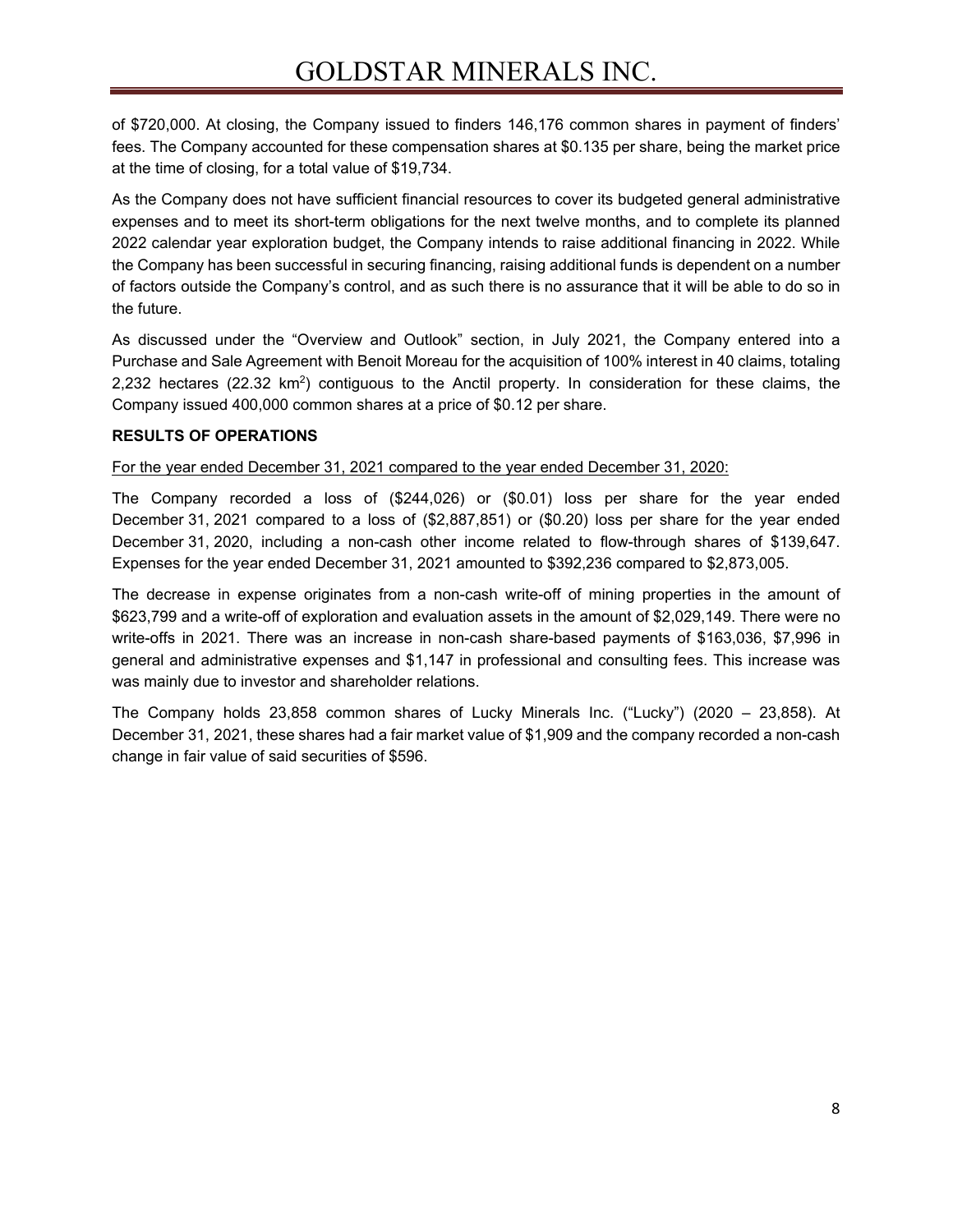# GOLDSTAR MINERALS INC.

During the year, Goldstar spent \$907,265 (2020 - \$661,473), before write-offs, tax credits and government grants, on mining properties and exploration and evaluation assets. The table below details the nature of expenditures.

|                                      | Anctil<br>Property | Nemenjiche<br>Property | Fortune<br>Property | Panache North<br>Property | Prince<br>Property       | Total     |
|--------------------------------------|--------------------|------------------------|---------------------|---------------------------|--------------------------|-----------|
|                                      | Québec             | Québec                 | Québec              | Québec                    | Newfoundland             |           |
|                                      | \$                 | \$                     | \$                  | \$                        | \$                       | \$        |
| Mining properties                    |                    |                        |                     |                           |                          |           |
| Balance, December 31, 2020           | 66,896             | 88,259                 | 55,168              | 21,810                    | 10,905                   | 243,038   |
| Acquisition costs                    | 53,080             |                        | 379                 | 169                       | 47                       | 53,675    |
| <b>Option Payments</b>               | 50,959             | 69,041                 |                     |                           |                          | 120,000   |
| Claim staking and renewal            | 10,496             |                        |                     |                           | 2,154                    | 12,650    |
| Balance, December 31, 2021           | 181,431            | 157,300                | 55,547              | 21,979                    | 13,106                   | 429,363   |
| Exploration and<br>evaluation assets |                    |                        |                     |                           |                          |           |
| Balance, December 31, 2020           | 191,859            | 227,092                |                     |                           |                          | 418,951   |
| Drilling                             | 565,493            |                        |                     |                           |                          | 565,493   |
| Geophysics                           | 4,237              | 3,993                  |                     |                           |                          | 8,230     |
| Assays                               | 44,773             |                        |                     |                           |                          | 44,773    |
| <b>Consultant fees</b>               | 51,748             | 13,620                 |                     |                           |                          | 65,368    |
| Field expenses                       | 3,548              |                        |                     |                           |                          | 3,548     |
| <b>Studies</b>                       | 33,528             |                        |                     |                           |                          | 33,528    |
| Balance, December 31, 2021           | 895,186            | 244,705                |                     |                           | $\overline{\phantom{0}}$ | 1,139,891 |

|                                      | Lake<br>George<br>Property     | Victoria<br>Lake<br>Property   | Anctil<br>Property | Nemenjiche<br>Property | Fortune<br>Property | Panache<br>North<br>Property | Prince<br>Property | Total       |
|--------------------------------------|--------------------------------|--------------------------------|--------------------|------------------------|---------------------|------------------------------|--------------------|-------------|
|                                      | <b>New</b><br><b>Brunswick</b> | <b>New</b><br><b>Brunswick</b> | Québec             | Québec                 | Québec              | Québec                       | Newfoundland       |             |
|                                      | \$                             | \$                             | \$                 | \$                     | \$                  | \$                           | \$                 | \$          |
| Mining properties                    |                                |                                |                    |                        |                     |                              |                    |             |
| Balance, December 31, 2019           | 506,449                        | 121,850                        | 2,284              | 1,958                  |                     |                              |                    | 632,541     |
| Acquisition costs                    |                                |                                |                    |                        | 49,073              | 21,810                       | 10,905             | 81,788      |
| Option payments                      |                                |                                | 63,699             | 86,301                 |                     |                              |                    | 150,000     |
| Claim staking and renewal            | 600                            | (5, 100)                       | 913                | $\blacksquare$         | 6,095               |                              |                    | 2,508       |
| Write-off                            | (507, 049)                     | (116, 750)                     |                    |                        |                     |                              |                    | (623, 799)  |
| Balance, December 31, 2020           |                                | $\overline{\phantom{a}}$       | 66,896             | 88,259                 | 55,168              | 21,810                       | 10,905             | 243,038     |
| Exploration and<br>evaluation assets |                                |                                |                    |                        |                     |                              |                    |             |
| Balance, December 31, 2019           | 1,926,984                      | 97,638                         | 9,922              | 174                    |                     |                              |                    | 2,034,718   |
| Geophysics                           |                                | 2,401                          | 93,648             | 84,283                 |                     |                              |                    | 180,332     |
| Assays                               | 1,742                          |                                | 3,004              | 3,401                  |                     |                              |                    | 8,147       |
| Salaries and consultant fees         | 247                            |                                | 62,365             | 110,636                |                     |                              |                    | 173,248     |
| Field expenses                       | 137                            |                                | 24,215             | 28,598                 |                     |                              |                    | 52,950      |
| <b>Studies</b>                       |                                |                                | 12,500             |                        |                     |                              |                    | 12,500      |
| Mining and resource tax credits      |                                |                                | (13, 795)          |                        |                     |                              |                    | (13, 795)   |
| Write-off                            | (1,929,110)                    | (100, 039)                     |                    |                        |                     |                              | -                  | (2,029,149) |
| Balance, December 31, 2020           |                                | $\overline{\phantom{0}}$       | 191,859            | 227,092                |                     | $\overline{\phantom{0}}$     | ۰                  | 418,951     |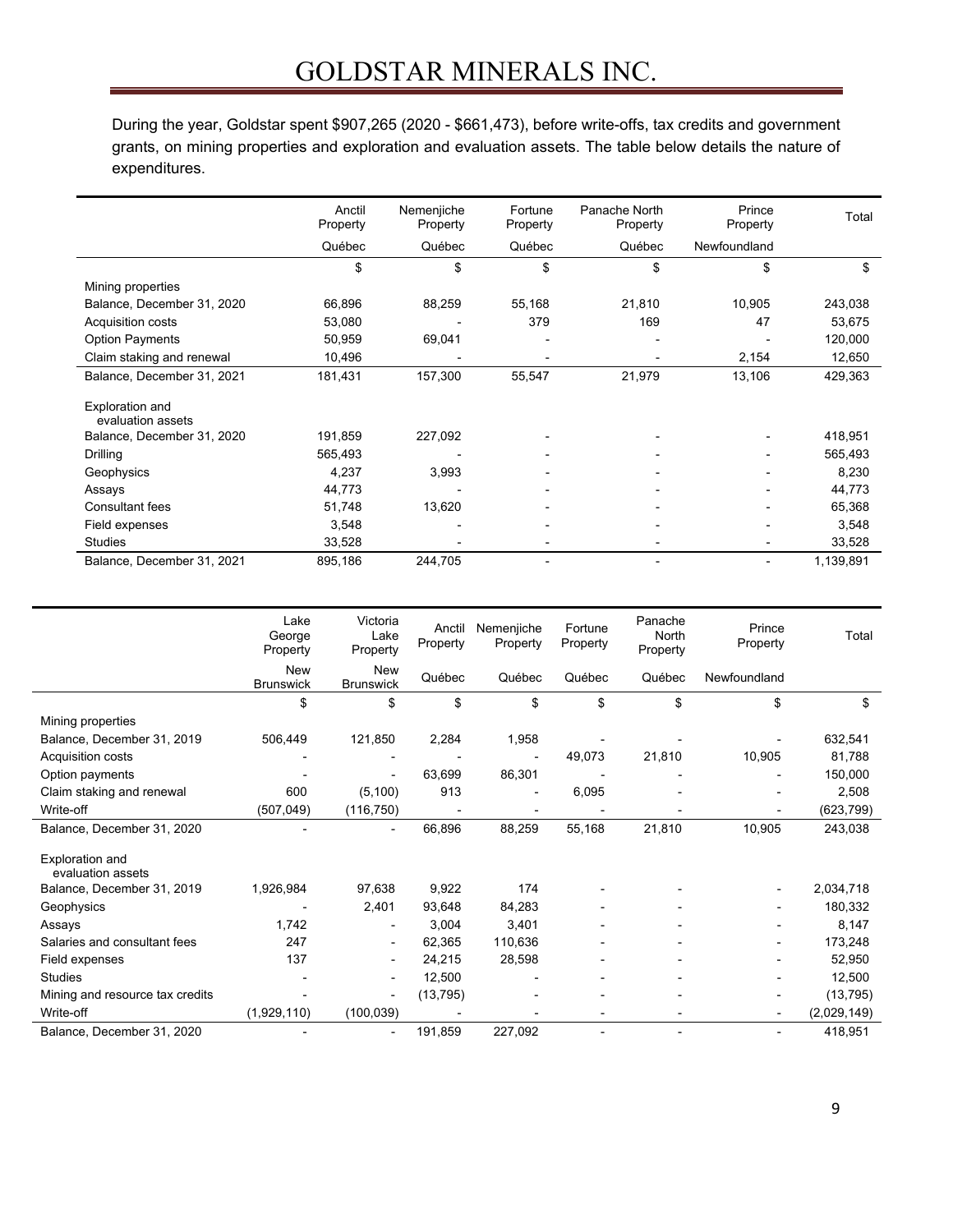#### **CASH FLOWS**

Cash flows used in operating activities were \$244,715 during the year ended December 31, 2021 compared to \$393,327 for the year ended December 31, 2020.

Cash used in investing activities was \$826,357 during the year ended December 31, 2021 compared to \$588,983 for the year ended December 31, 2020.

Cash flows from financing activities were \$836,735 during the year ended December 31, 2021 compared to \$1,203,098 for the year ended December 31, 2020.

# **TRANSACTIONS WITH RELATED PARTIES**

#### **Transactions with key management personnel**

In accordance with IAS 24, key management personnel are those persons having authority and responsibility for planning, directing and controlling the activities of the Company directly or indirectly, including any directors (executive and non-executive) of the Company.

An officer and a director of the Company is a partner of Colby Monet L.L.P., a law firm which has rendered legal and consulting services in the amount of \$8,999 (2020 - \$12,412), charged to professional and consulting fees, \$35,595 (2020 - \$84,565) with respect to financing charged to share issue expenses, nil (2020 - \$11,293) with respect to the share consolidation charged to general and administrative expenses, and \$7,029 (2020 – \$11,789) with respect to mining properties totaling an aggregate amount of \$51,623 (2020 - \$120,059). As at December 31, 2021, the accounts payable include \$6,823 (2020 - \$30,352) owed to this legal firm.

On November 23, 2021, a director and officer of the Company loaned \$150,000 to the Company. This loan bears interest at a rate of 10% per annum and is repayable on demand. As at December 31, 2021, outstanding loans, due on demand, totaled \$150,000 and interest accrued amounted to \$1,603.

These transactions, made in the normal course of business, were measured at the exchange amount, which is the amount established and agreed to by the parties.

# **OUTSTANDING SHARE DATA**

The authorized share capital of the Company consists of an unlimited number of common shares of which 26,758,769 were issued and outstanding as at April 11, 2022. As of such date, the Company also had outstanding options to purchase a total of 1,476,228 shares ranging from \$0.16-\$1.00 per share and warrants to purchase a total of 5,426,924 shares ranging between \$0.15-\$0.50 per share.

# **CAPITAL MANAGEMENT**

The capital of the Company consists of its share capital, options and warrants. The Company manages and adjusts its capital structure based on available funds in order to support the acquisition, exploration and development of mineral properties. The Board of Directors does not establish quantitative return on capital criteria for management, but rather, relies on the expertise of the Company's management to sustain future development of the business.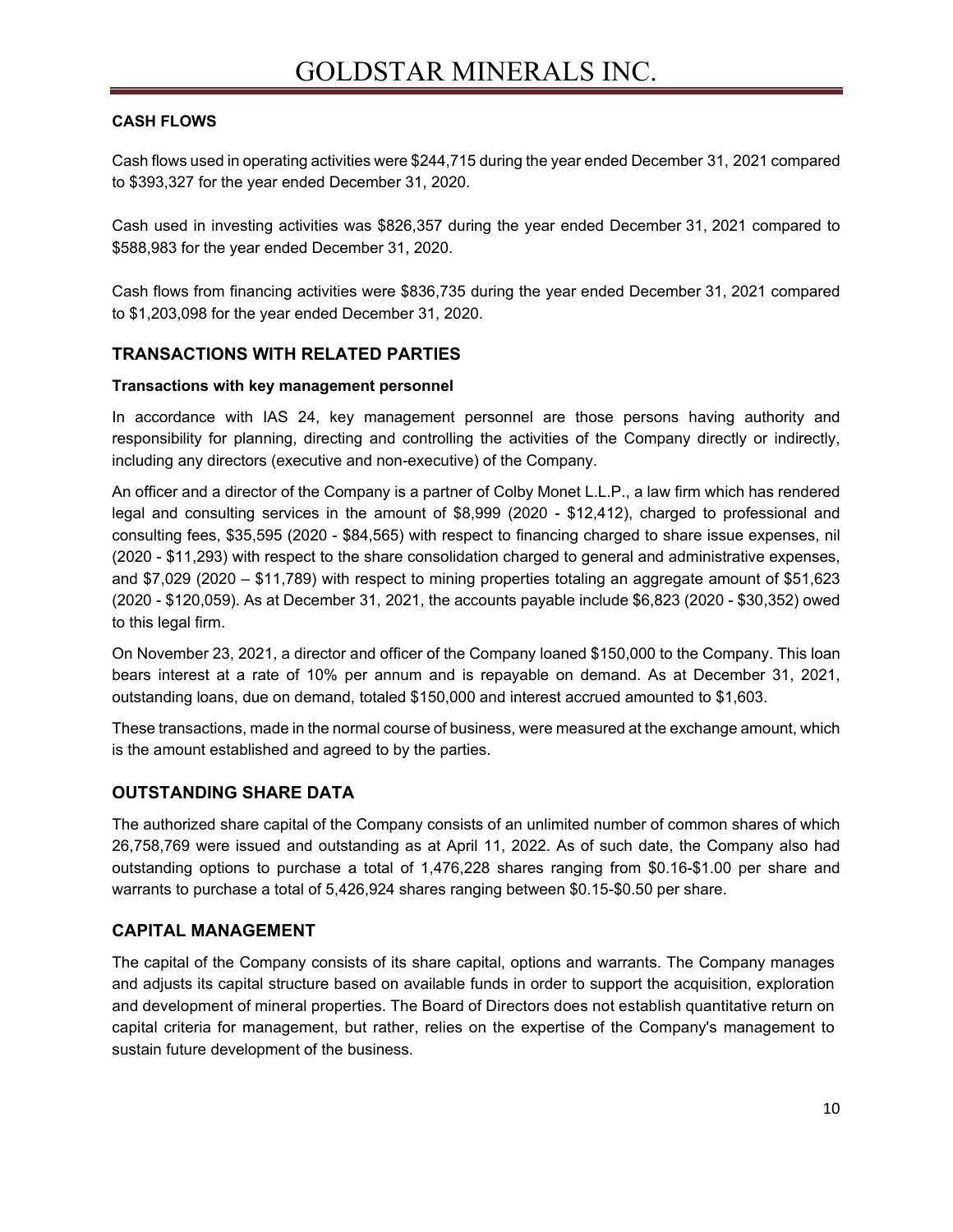# GOLDSTAR MINERALS INC.

The properties in which the Company currently has an interest are in the exploration and evaluation stage; as such, the Company is dependent on external financing to fund its activities. In order to carry out planned exploration and development, and pay for administrative costs, the Company will spend its existing working capital and raise additional funds as needed. The Company will continue to assess new properties and seek to acquire an interest in properties with sufficient geologic or economic potential if it has adequate financial resources to do so.

Management reviews its capital management approach on an ongoing basis and believes that this approach, given the size of the Company, is reasonable. There were no changes in the Company's approach to capital management during the years ended December 31, 2021 and 2020. The Company is not subject to externally imposed capital requirements.

#### **CRITICAL ACCOUNTING ESTIMATES**

The preparation of annual financial statements in conformity with IFRS requires management to make judgements, estimates and assumptions that affect the application of accounting policies and the reported amounts of assets, liabilities, revenues and expenses. Actual results may differ from these estimates.

Estimates and underlying assumptions are reviewed on an ongoing basis. Revisions to accounting estimates are recognized in the year in which the estimates are revised and in any future years affected.

Information about assumptions and estimation uncertainties that have a significant risk of resulting in a material adjustment within the next financial year are as follows:

- -Going concern;
- -Recognition and measurement of refundable credits on mining duties and tax credits related to resources;
- -Recoverability of mining properties and exploration and evaluation assets;
- -Measurement of the compensation warrants

#### **NEW ACCOUNTING STANDARDS ISSUED BUT NOT YET ADOPTED**

The Company has not yet adopted certain standards, interpretations to existing standards and amendments which have been issued but have an effective date of later than the reporting period. These updates are not expected to have a significant impact on the Company and are therefore not discussed herein.

#### **DISCLOSURE CONTROLS AND PROCEDURES**

The Chief Executive Officer and the Chief Financial Officer of the Company have evaluated the effectiveness of the Company's disclosure controls and procedures as of December 31, 2021. Based on that evaluation, the officers have concluded that as at that date, such disclosure controls and procedures contain a material weakness due to inadequate segregation of duties between the authorization, recording, review and reconciliation of purchases and sales and recording of cash receipts and bank account reconciliations. This material weakness has the potential to result in a material misstatement in the Company's financial statements, and should also be considered a material weakness in its internal control over financial reporting. The management and board of directors have concluded and agreed that, taking into account the present stage of the Company's development and the best interests of its shareholders, the Company does not have sufficient size and scale to warrant the hiring of additional staff to correct this weakness at this time.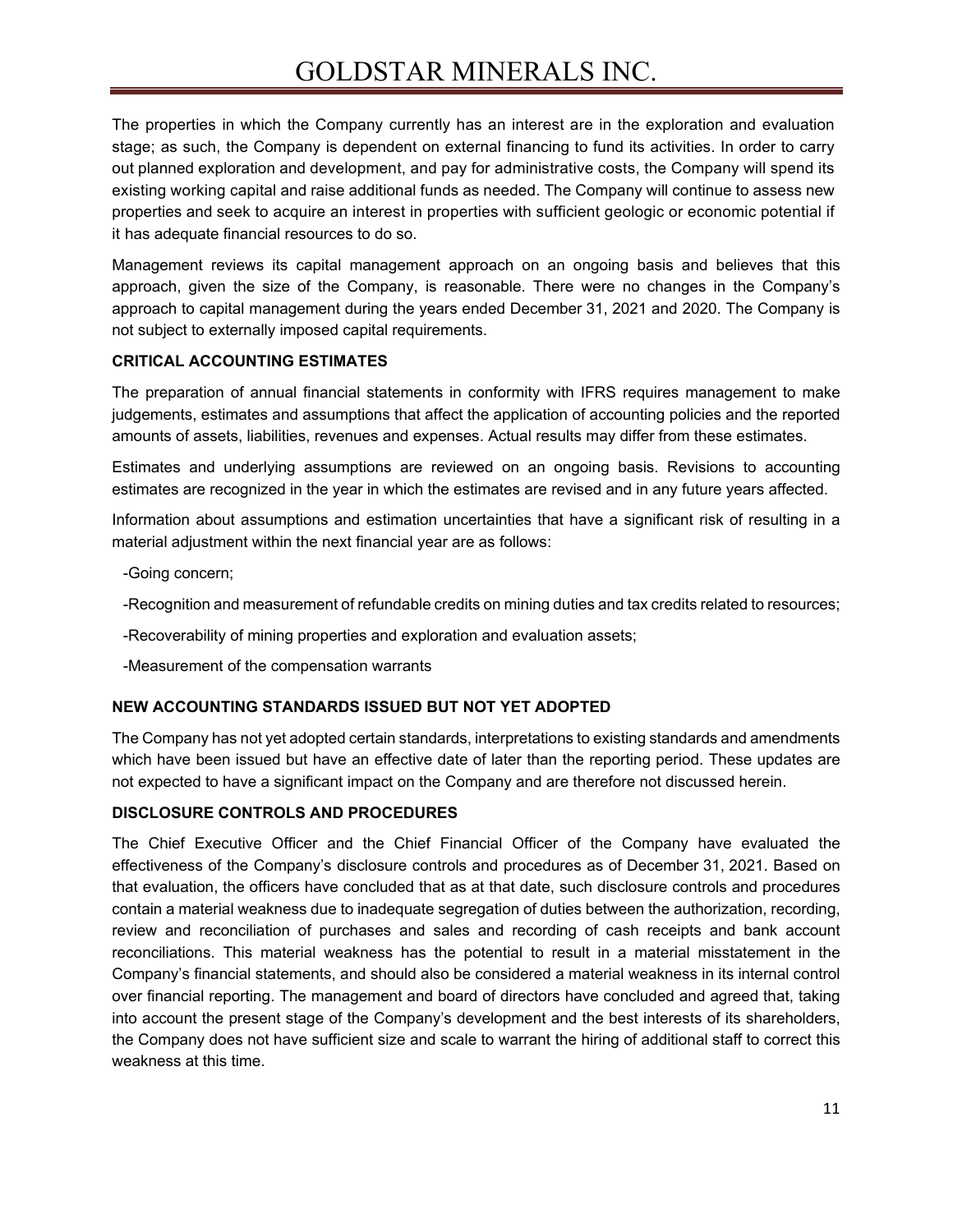#### **INTERNAL CONTROL OVER FINANCIAL REPORTING**

The Chief Executive Officer and the Chief Financial Officer of the Company have designed, or have caused to be designed under their supervision, internal control over financial reporting to provide reasonable assurance regarding the reliability of financial reporting and the preparation of financial statements in accordance with IFRS. The Chief Executive Officer and the Chief Financial Officer have evaluated the effectiveness of the Company's internal control over financial reporting as at December 31, 2021. Based on that evaluation, the officers have concluded that as at that date, such internal control over financial reporting contains a material weakness due to inadequate segregation of duties as previously mentioned in "Disclosure controls and procedures". The management and board of directors have concluded and agreed that, taking into account the present stage of the Company's development and the best interests of its shareholders, the Company does not have sufficient size and scale to warrant the hiring of additional staff to correct this weakness at this time.

There has been no change in the Company's internal control over financial reporting that occurred during the period beginning on January 1<sup>st</sup>, 2021 and ended December  $31^{st}$ , 2021 that has materially affected, or is reasonably likely to materially affect, the Company's internal control over financial reporting.

#### **FINANCIAL INSTRUMENTS**

Financial assets and financial liabilities as at December 31, 2021 and December 31, 2020 were as follows:

|                                                                                    |                | Fair value through |                |         |
|------------------------------------------------------------------------------------|----------------|--------------------|----------------|---------|
| December 31, 2021                                                                  | Amortized cost | profit or loss     | Amortized cost | Total   |
| Cash and cash equivalents                                                          | 61,702         |                    |                | 61,702  |
| Other receivables (except sales taxes and tax<br>credits receivable)               | 912            |                    |                | 912     |
| Marketable securities                                                              |                | 1,909              |                | 1,909   |
| Accounts payable and accrued liabilities<br>(except employee compensation payable) |                |                    | 114,474        | 114,474 |
| Liability related to flow-through shares                                           |                |                    | 60,353         | 60,353  |
| Loan payable                                                                       |                |                    | 36,208         | 36,208  |
| Due to related parties                                                             |                |                    | 150,000        | 150,000 |
|                                                                                    |                | Fair value through |                |         |
| December 31, 2020                                                                  | Amortized cost | profit or loss     | Amortized cost | Total   |
| Cash and cash equivalents                                                          | 296,039        |                    |                | 296,039 |
| Other receivables (except sales taxes and tax<br>credits receivable)               | 1,495          |                    |                | 1,495   |
| Marketable securities                                                              |                | 2,505              |                | 2,505   |
| Accounts payable and accrued liabilities<br>(except employee compensation payable) |                |                    | 117,673        | 117,673 |
| Loan payable                                                                       |                |                    | 24,582         | 24,582  |
|                                                                                    |                |                    |                |         |

The Company's risk exposures and the impact on the Company's financial instruments are summarized below. There have been no changes in the risks, objectives, policies and procedures from the previous year.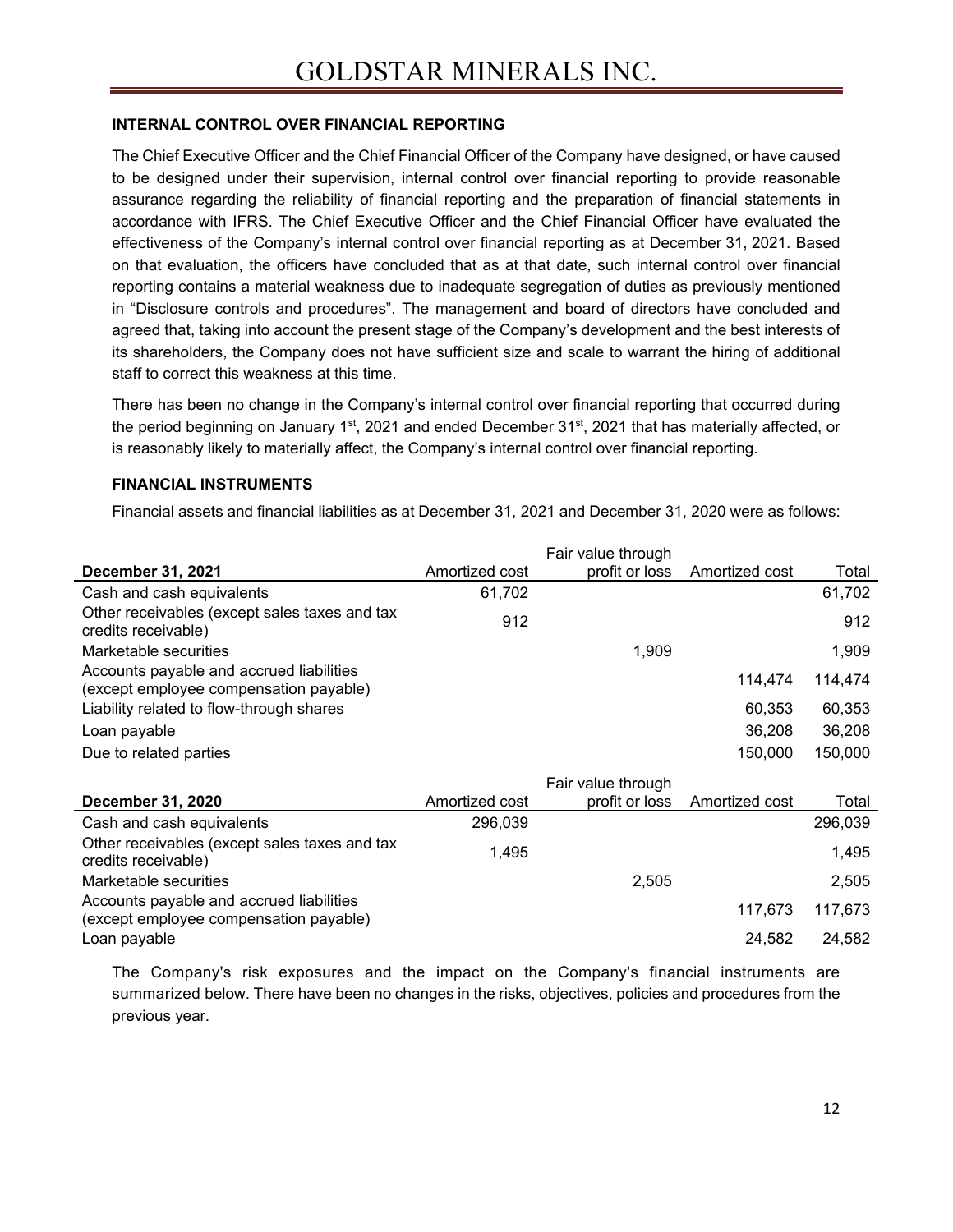### **Fair Value**

In establishing fair value, the Company uses a fair value hierarchy based on levels as defined below:

- Level 1: defined as observable inputs such as quoted prices (unadjusted) in active markets.
- Level 2: defined as inputs other than quoted prices included in Level 1, that are either directly or indirectly observable.
- Level 3: defined as inputs that are based on little or no observable market data, therefore requiring the Company to develop its own assumptions.

# **FINANCIAL RISK FACTORS**

The Company is exposed to various financial risks resulting from both its operations and its investment activities as well as external factors out of its control. The Company's management monitors financial risks. The Company does not enter into financial instrument agreements including derivative financial instruments for speculative purposes.

The Company's main risk exposure and its financial risk management policies are as follows:

(a) Fair value:

Fair value estimates are made based on relevant market information and information about the financial instrument. These estimates are subjective in nature and involve uncertainties in significant matters of judgement and therefore cannot be determined with precision. Changes in assumptions could significantly affect these estimates.

The carrying amounts for cash and cash equivalents, other receivables, accounts payable and accrued liabilities on the statements of financial position approximate fair values because of the short-term nature of these instruments. The fair value of the loan payable is based on the discounted cash flows and is not materially different from its carrying value since there was no material change in the assumptions used for fair value determination at inception.

As at December 31, 2021, the Company held marketable securities consisting of 23,858 (December 31, 2020 – 23,858) common shares of Lucky Minerals Inc. ("Lucky") carried at a fair value of \$1,909 (December 31, 2020 - \$2,505). These marketable securities were classified as Level 1 within the fair value hierarchy.

(b) Credit risk:

Credit risk results from the possibility that a loss may occur from the failure of another party to perform according to the terms of the contract. Financial instruments that potentially subject the Company to concentrations of credit risk consist primarily of cash and cash equivalents. Cash is maintained with high-credit, quality financial institutions.

(c) Liquidity risk:

The Company's approach to managing liquidity risk is to ensure that it will have sufficient liquidity to meet liabilities when due. As at December 31, 2021, the Company had a cash balance of \$61,702 (December 31, 2020 - \$296,039) to settle current liabilities of \$380,450 (December 31, 2020 - \$177,141). The Company's accounts payable and accrued liabilities